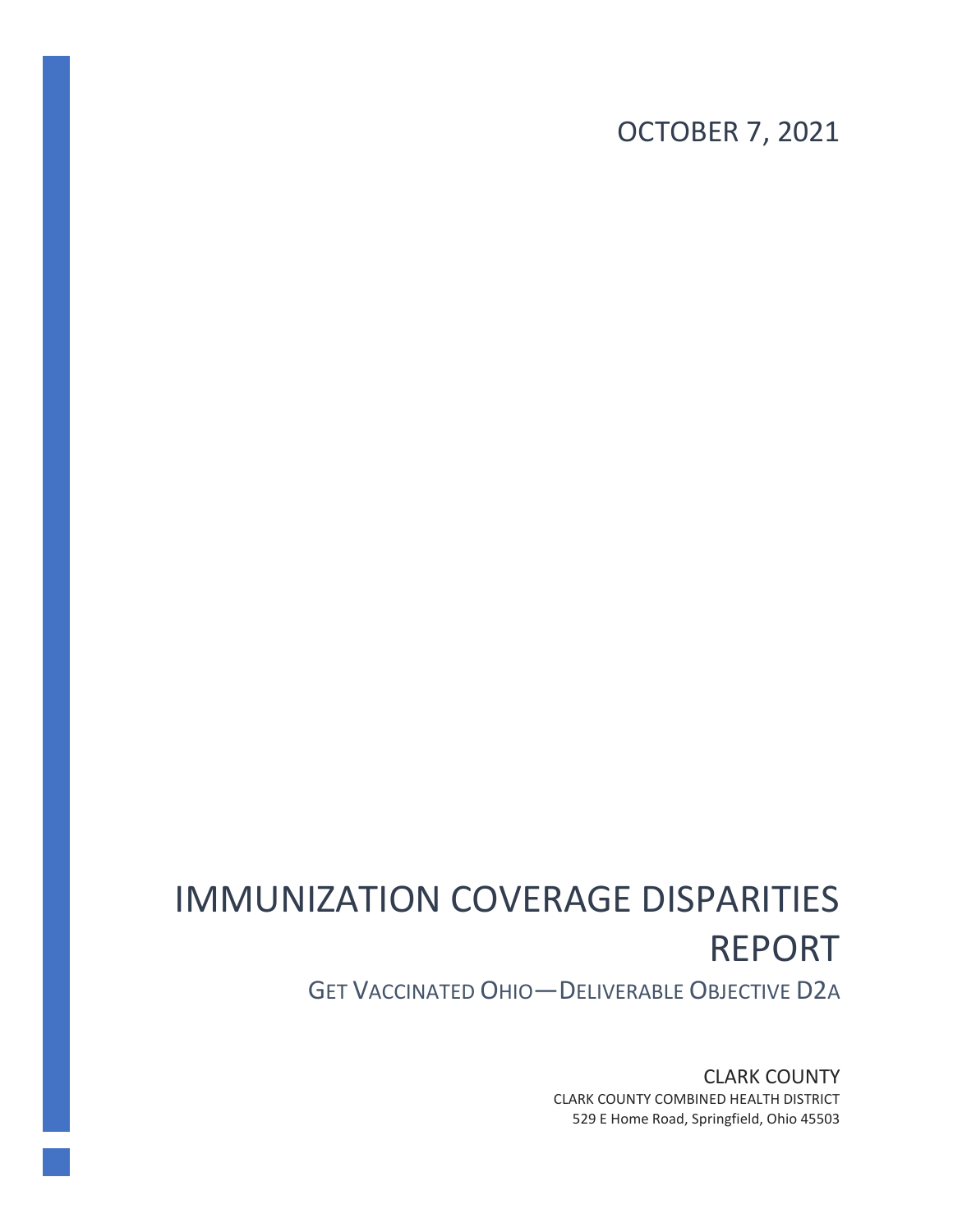## Purpose

The Get Vaccinated Ohio Public Health Initiative (GV) works to improve components of the immunization delivery in Ohio; more fully immunize infants, children, and adolescents; improve immunization on-time rates in the private and public sector; and limit vaccine-preventable diseases.

The purpose of this report is to reevaluate available data to determine where there may be immunization disparities in Clark County. This evaluation will be used to educate parents of children in under-immunized schools about the importance of timely immunizations, educate immunization providers in the county about why parents defer or postpone immunizations, and conduct specialty immunization clinics in identified areas of under-immunization (if needed).

## Responsible Parties

This Disparities Findings Report was created by the CCCHD Epidemiologist. Details of this report will be used by CCCHD's GV Coordinator to update and implement plans to educate parents of under-immunized children in Clark County.

This report will contain a discussion section for each of the 7 required elements.

## Seven Required Elements for D2a

## Health Insurance Coverage

Parents of uninsured or underinsured children are more likely to defer immunizations because of cost. Of Clark County residents under age 65 years, 8.5% were uninsured, compared to 7.8% statewide (U.S. Census Bureau, QuickFacts, 2019).

Of Clark County residents aged 18 to 64, 10.0% were uninsured, compared to 9.1% uninsured statewide (U.S. Census Bureau, Small Area Health Insurance Estimates (SAHIE) Program, 2019). Of those under 65 years and living at 138% of the poverty level in Clark County, 10.7% were uninsured (U.S. Census Bureau, Small Area Health Insurance Estimates (SAHIE) Program, 2019). 4.7% of children (under 19 years of age) are uninsured in Clark County, compared to 4.9% in Ohio (U.S. Census Bureau, SAHIE Program, 2019).

## Poverty Rates

Parents and children living in poverty are more likely to defer immunizations because of cost and access. In Clark County, 14.6% of the population was living in poverty in 2019, a decrease from 15.7% in 2016 (U.S. Census Bureau, Small Area Income and Poverty Estimates, 2019). High-risk children with higher levels of poverty may attend school in the Springfield City School District, where 27.9% of children ages 5-17 belong to families in poverty (Table 1).

| Geography                        | Percent of Ages 5-17 in Families in Poverty |
|----------------------------------|---------------------------------------------|
| Ohio                             | 16.6%                                       |
| <b>Clark County</b>              | 18.5%                                       |
| Clark-Shawnee Local Schools      | 12.8%                                       |
| Greenon Local Schools            | 9.3%                                        |
| Northeastern Local Schools       | 9.6%                                        |
| Northwestern Local Schools       | 10.1%                                       |
| Southeastern Local Schools       | 11.5%                                       |
| Springfield City School District | 27.9%                                       |
| <b>Tecumseh Local Schools</b>    | 13.4%                                       |

*Table 1: Percent of population ages 5-17 in families in poverty, US Census Bureau, Small Area Income and Poverty Estimates, 2019.*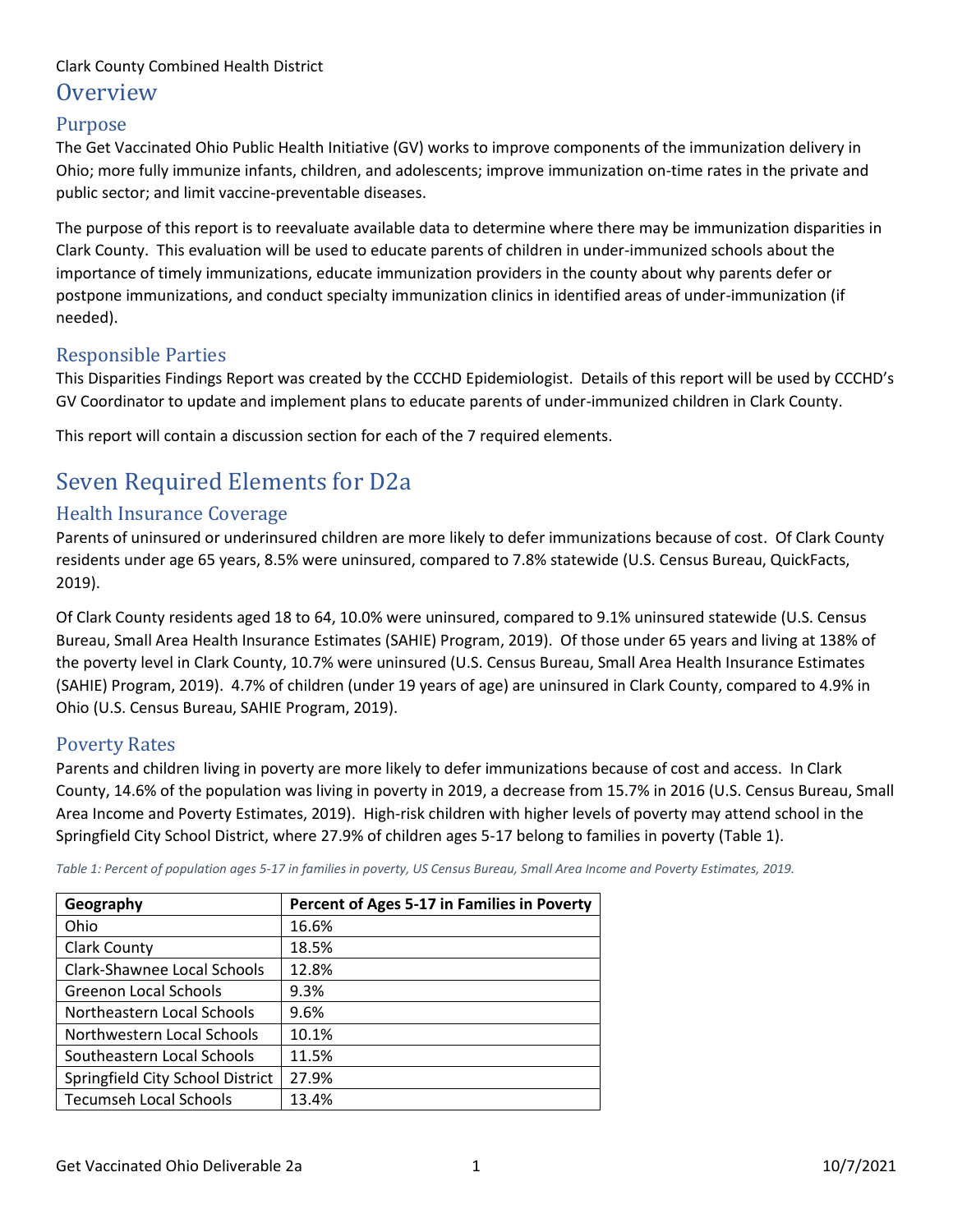## Free and Reduced-Price Meal Eligibility Data

Children who qualify for meal eligibility can be challenged with health care access because their parents are more likely to defer immunizations because of cost and access. In Clark County, 53% of schools have over 50% of students approved for Free and Reduced-Price meal benefits (Table 2) (Ohio Department of Education (ODE), 2020). Twenty-four percent of schools in Clark County have 100% of students approved for Free and Reduced-Price meal benefits, the majority of which belong in the Springfield City School District (Table 2) (ODE, 2020). These are the same 12 schools that reported 100% eligibility in Fiscal Year 2019.

|                                             |                                             | <b>Percent Free and</b>    |  |
|---------------------------------------------|---------------------------------------------|----------------------------|--|
| <b>Sponsor</b>                              | <b>Site Name</b>                            | <b>Reduced-Price Lunch</b> |  |
| Springfield Preparatory and Fitness Academy | Springfield Preparatory and Fitness Academy | 100.00%                    |  |
| Springfield City SD                         | Kenwood Elementary                          | 100.00%                    |  |
| Springfield City SD                         | Warder Park-Wayne Elementary School         | 100.00%                    |  |
| Springfield City SD                         | Lincoln Elementary School                   | 100.00%                    |  |
| Springfield City SD                         | Lagonda Elementary School                   | 100.00%                    |  |
| Springfield City SD                         | Perrin Woods Elementary School              | 100.00%                    |  |
| Springfield City SD                         | <b>Fulton Elementary School</b>             | 100.00%                    |  |
| Springfield City SD                         | Snyder Park Elementary School               | 100.00%                    |  |
| Springfield City SD                         | Keifer Community Ctr. Alternative High      | 100.00%                    |  |
| Springfield City SD                         | Hayward Middle School                       | 100.00%                    |  |
| Springfield City SD                         | Schaefer Middle School                      | 100.00%                    |  |
| <b>Clark Co Juv Treatment Center</b>        | Clark Co Juvenile Center                    | 100.00%                    |  |
| Springfield City SD                         | Mann Elementary School                      | 99.83%                     |  |
| Springfield City SD                         | <b>Clark Center</b>                         | 93.53%                     |  |
| Springfield City SD                         | Kenton Elementary School                    | 90.93%                     |  |
| Springfield Christian School                | Springfield Christian School                | 85.76%                     |  |
| Springfield City SD                         | Roosevelt Middle School                     | 85.16%                     |  |
| Springfield City SD                         | Springfield High School                     | 82.11%                     |  |
| Clark-Shawnee Local SD                      | <b>Clark Education Center Annex</b>         | 73.68%                     |  |
| <b>Tecumseh Local SD</b>                    | Donnelsville Elementary School              | 65.06%                     |  |
| <b>Tecumseh Local SD</b>                    | <b>Tecumseh Middle School</b>               | 64.16%                     |  |
| Springfield City SD                         | Snowhill Elementary School                  | 61.99%                     |  |
| <b>Tecumseh Local SD</b>                    | New Carlisle Elementary School              | 61.94%                     |  |
| <b>Tecumseh Local SD</b>                    | Tecumseh High School                        | 51.86%                     |  |
| <b>Tecumseh Local SD</b>                    | Park Layne Elementary School                | 51.20%                     |  |
| Clark-Shawnee Local SD                      | <b>Clark Education Center</b>               | 50.00%                     |  |

*Table 2: Free and Reduced-Price Meal Eligibility, Clark County, FY-2020, Ohio Department of Education*

## School Immunization Coverage

Schools with lower immunization rates indicate that children at these schools are either behind on their immunization series or that a greater number of parents have philosophical objections to immunizations. Over the last five school years, the percent of pupils in Clark County with all required immunizations has decreased for all grade levels (Figure 1). The percent of pupils who had a reason of conscience or religion objection has also increased over the last five school years for all school years (Figure 2).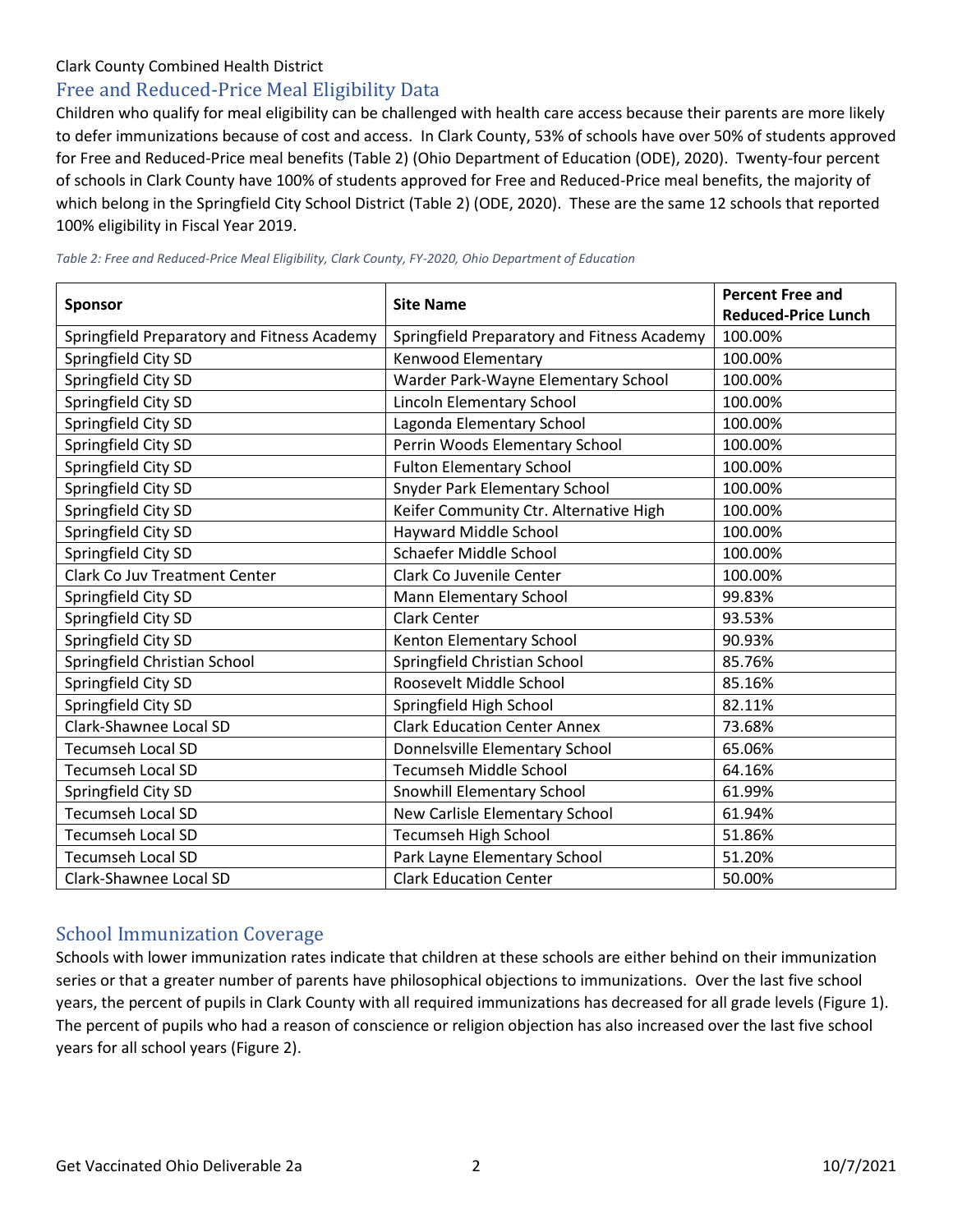



*Figure 1: Percent of pupils with all required immunizations for kindergarten, 7th grade, and 12th grade, Clark County, Ohio, 2016- 2021, ODH School Immunization Level Assessment*



*Figure 2: Percent of pupils who have a reason of conscience or religious objection for kindergarten, 7th grade, and 12th grade, Clark County, Ohio, 2016-2021, ODH School Immunization Level Assessment*

Eleven out of the 17 school districts in Clark County have above the average percent (89.6%) of pupils with all required immunizations (Table 3). The six school districts below average are Cambridge Education Group LLC, Greenon Local Schools, Lutheran Schools of Ohio, Nightingale Montessori Inc, The Ridgewood School, and Southeastern Local Schools. All schools in these districts have below average percent of pupils with all required immunizations (Table 4).

| Table 3: Average Percent of Pupils with All Required Immunizations and Reason of Conscience or Religious Objection by District, All Grade Levels, |
|---------------------------------------------------------------------------------------------------------------------------------------------------|
| Clark County, 2016-2021, ODH School Immunization Level Assessment                                                                                 |

| <b>District Name</b>                                                 | Average of Percent of Pupils with All<br><b>Required Immunizations</b> | Average of Percent of Pupils who<br>have a Reason of Conscience or<br><b>Religious Objection</b> |  |
|----------------------------------------------------------------------|------------------------------------------------------------------------|--------------------------------------------------------------------------------------------------|--|
| <b>Oakmont Education (Formerly</b><br>Cambridge Education Group LLC) | 45.8%                                                                  | 0.0%                                                                                             |  |
| Cincinnati Archdiocese                                               | 93.0%                                                                  | 0.9%                                                                                             |  |
| <b>Clark County ESC</b>                                              | 90.9%                                                                  | 9.1%                                                                                             |  |
| Clark-Shawnee Local                                                  | 90.8%                                                                  | 2.2%                                                                                             |  |
| <b>Emmanuel Christian Academy</b>                                    | 93.9%                                                                  | 5.3%                                                                                             |  |
| <b>Global Impact STEM Academy</b>                                    | 90.3%                                                                  | 3.4%                                                                                             |  |
| <b>Greenon Local Schools</b>                                         | 83.2%                                                                  | 4.5%                                                                                             |  |
| Lutheran Schools Of Ohio                                             | 63.5%                                                                  | 15.6%                                                                                            |  |
| Nightingale Montessori Inc                                           | 62.2%                                                                  | 0.0%                                                                                             |  |
| Northeastern Local                                                   | 91.7%                                                                  | 2.7%                                                                                             |  |
| Northwestern Local                                                   | 94.5%                                                                  | 2.7%                                                                                             |  |
| Performance Academies, LLC                                           | 92.7%                                                                  | 3.2%                                                                                             |  |
| Ridgewood School, The                                                | 87.5%                                                                  | 4.3%                                                                                             |  |
| Southeastern Local                                                   | 69.0%                                                                  | 0.8%                                                                                             |  |
| Springfield Christian                                                | 97.1%                                                                  | 0.0%                                                                                             |  |
| Springfield City School District                                     | 92.9%                                                                  | 2.4%                                                                                             |  |
| <b>Tecumseh Local</b>                                                | 94.6%                                                                  | 2.8%                                                                                             |  |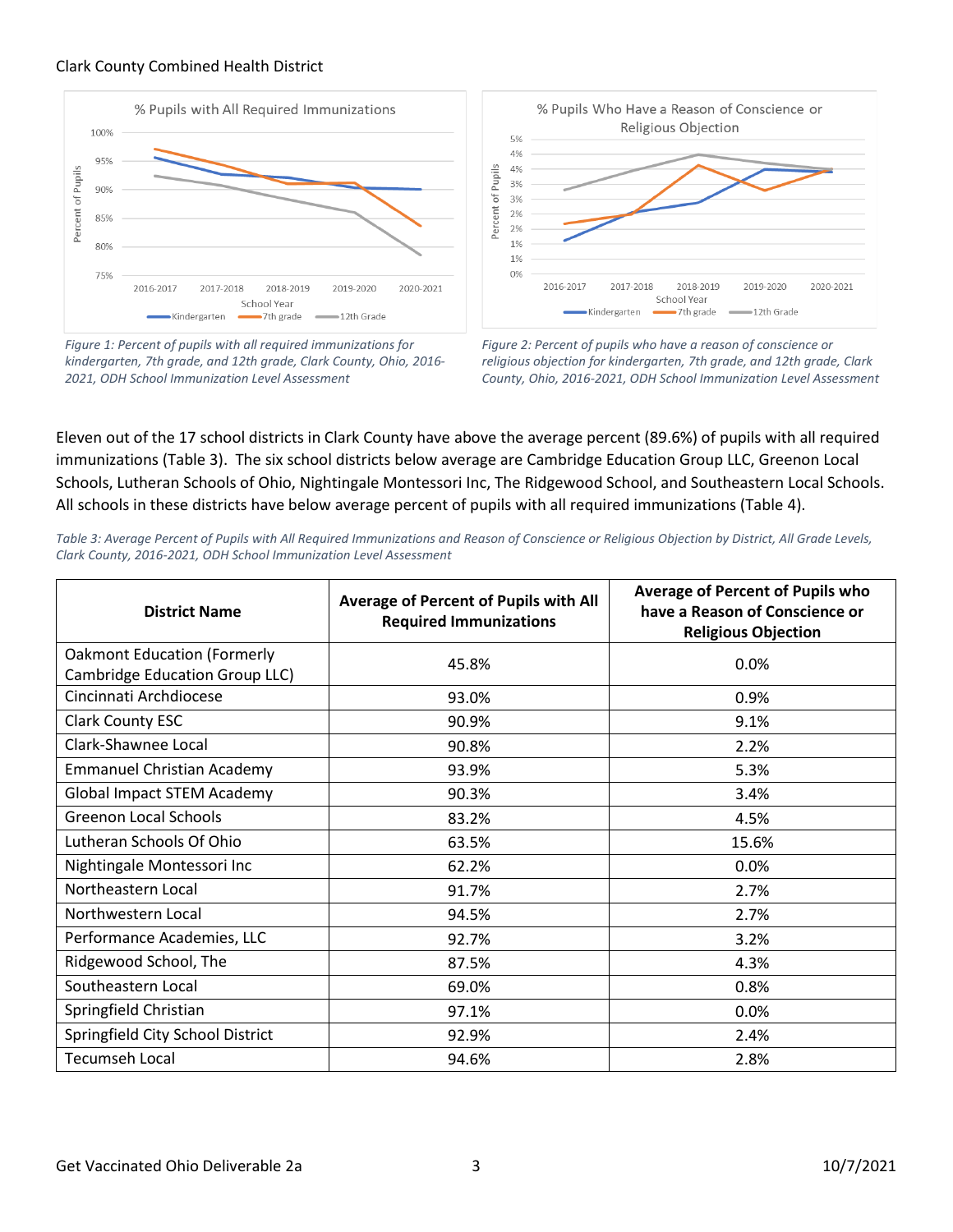*Table 4: Average Percent of Pupils with All Required Immunizations for School Districts Below Average, All Grade Levels, Clark County, 2016-2021, ODH School Immunization Level Assessment*

| <b>District Name</b>               | <b>School Name</b>                     | Average of Percent of Pupils with<br><b>All Required Immunizations</b> |  |
|------------------------------------|----------------------------------------|------------------------------------------------------------------------|--|
| <b>Oakmont Education (Formerly</b> | Cliff Park High School (Formerly Clark | 45.8%                                                                  |  |
| Cambridge Education Group LLC)     | Preparatory Academy)                   |                                                                        |  |
| Greenon Local Schools              | <b>Enon Primary School</b>             | 84.4%                                                                  |  |
|                                    | Greenon High School                    | 79.1%                                                                  |  |
|                                    | Greenon Jr. High School                | 86.0%                                                                  |  |
| Lutheran Schools Of Ohio           | Risen Christ Lutheran School           | 63.5%                                                                  |  |
| Nightingale Montessori Inc         | Nightingale Montessori Inc             | 62.2%                                                                  |  |
| Ridgewood School, The              | Ridgewood School, The                  |                                                                        |  |
|                                    | Miami View Elementary School           | 78.8%                                                                  |  |
| Southeastern Local                 | Southeastern Sr. High School           | 62.5%                                                                  |  |
|                                    | Southeastern Jr. High School           | 63.1%                                                                  |  |

## Number of Immunization Providers

If there are inadequate numbers of immunization providers in Clark County, parents may be more likely to defer immunizations because of availability or geographic location. In Clark County, there are 23 pharmacies, 12 family practices, 2 pediatric practices, and one retail clinic that provide immunizations. These providers are centralized in the city of Springfield, which may have an impact on vaccine availability to rural communities. A majority of providers are pharmacies that do not offer all types of vaccines, which creates access to care issue in areas where there are no other provider options. Additionally, the only two pediatric-only providers are located on the northern side of Springfield.

#### Vaccine Equity – COVID-19

There are three areas in Clark County that have been identified as COVID-19 vaccine deserts, where people have little or no convenient access to vaccination (Figure 3). A vaccine desert is defined as more than a 15-minute drive to the closest active COVID-19 vaccination site. In Clark County, vaccine deserts have been identified in rural areas in the northeast and southeast parts of the county near Catawba and South Charleston.



*Figure 3: Vaccine deserts in Clark County, Vaccine equity Planner, 2021.*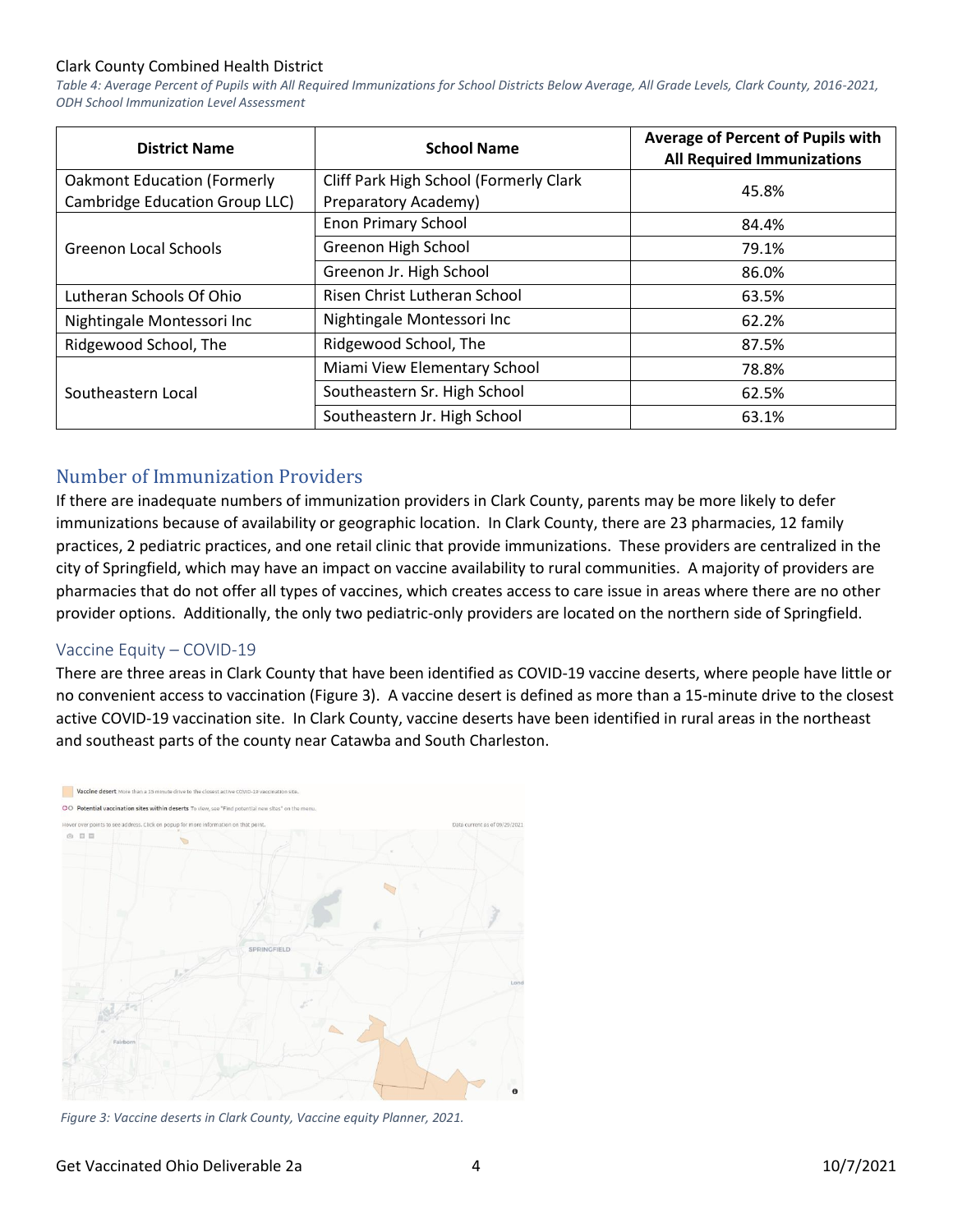## Groups with Religious or Philosophical Objections

Groups with philosophical or religious objections tend to delay or defer immunizations for children and adolescents. Eight out of the 17 school districts have above average percent (2.7%) of pupils who have a reason of conscience or religious objection (Table 3). These school districts are Clark County ESC, Emmanuel Christian Academy, Global Impact STEM Academy, Greenon Local Schools, Lutheran Schools of Ohio, Performance Academies LLC, the Ridgewood School, and Tecumseh Local (Table 5). All but two of the schools in these districts have above average percent of pupils with a reason of conscience or religious objection (Table 5).

Anecdotally, many of the students at Guiding Shephard Christian School have religious or philosophical objections to immunizations. There is, however, no data available for this school due its size (data has been blinded for confidentiality).

*Table 5: Average Percent of Pupils Who Have a Reason of Conscience or Religious Objection for School Districts Above Average, All Grade Levels, Clark County, 2016-2021, ODH School Immunization Level Assessment*

| <b>District Name</b>              | <b>School Name</b>                          | Average of Percent of Pupils who have<br>a Reason of Conscience or Religious<br>Objection |  |
|-----------------------------------|---------------------------------------------|-------------------------------------------------------------------------------------------|--|
| <b>Clark County ESC</b>           | <b>Clark County ESC</b>                     | 9.1%                                                                                      |  |
| <b>Emmanuel Christian Academy</b> | <b>Emmanuel Christian Academy</b>           | 5.3%                                                                                      |  |
| Global Impact STEM Academy        | <b>Global Impact STEM Academy</b>           | 3.4%                                                                                      |  |
|                                   | <b>Enon Primary School</b>                  | 1.2%                                                                                      |  |
| Greenon Local School              | Greenon High School                         | 8.9%                                                                                      |  |
|                                   | Greenon Jr. High School                     | 3.2%                                                                                      |  |
| Lutheran Schools Of Ohio          | Risen Christ Lutheran School                | 15.6%                                                                                     |  |
| Performance Academies, LLC        | Springfield Preparatory and Fitness Academy | 3.2%                                                                                      |  |
| Ridgewood School, The             | Ridgewood School, The                       | 4.3%                                                                                      |  |
|                                   | Park Layne Elementary School                | 3.0%                                                                                      |  |
| <b>Tecumseh Local</b>             | Tecumseh Middle School                      | 2.6%                                                                                      |  |
|                                   | <b>Tecumseh High School</b>                 | 2.9%                                                                                      |  |

## ImpactSIIS Data

While data from ImpactSIIS does not constitute the complete cohort of children who could be vaccinated in Clark County, the data does constitute a reasonably sized cohort to study where rates could be lower. ODH has provided the following four rate indicators (Table 6) (An asterisk denotes a zip code that falls mostly outside of Clark County):

- 1. The rate of children 19-35 months of age with a  $4<sup>th</sup>$  dose of DTaP vaccine by zip code
	- a. The average rate of children in Clark County with a  $4<sup>th</sup>$  dose of DTaP vaccine is 48.1%. The zip codes 43044 (Mechanicsburg\*), 45324 (Fairborn\*), 45341 (Medway), 45344 (New Carlisle), 45504 (Springfield), and 45506 (Springfield) have below average on-time immunization percentages (Table 6).
- 2. The rate of school-aged children 6 years or age with 2 doses of MMR vaccine by zip code
	- a. The average rate of children in Clark County with 2 doses of MMR vaccine is 55.7%. The zip codes 45323 (Enon), 45324 (Fairborn\*), 45341 (Medway), and 45344 (New Carlisle) have below average on-time immunization percentages (Table 6).
- 3. The rate of adolescents 13 years of age who have 2 doses of HPV vaccine by zip code
	- a. The average rate of children in Clark County with 2 doses of HPV vaccine is 29.7%. The zip codes 43044 (Mechanicsburg\*), 45319 (Donnelsville), 45323 (Enon), 45324 (Fairborn\*), 45341 (Medway), 45344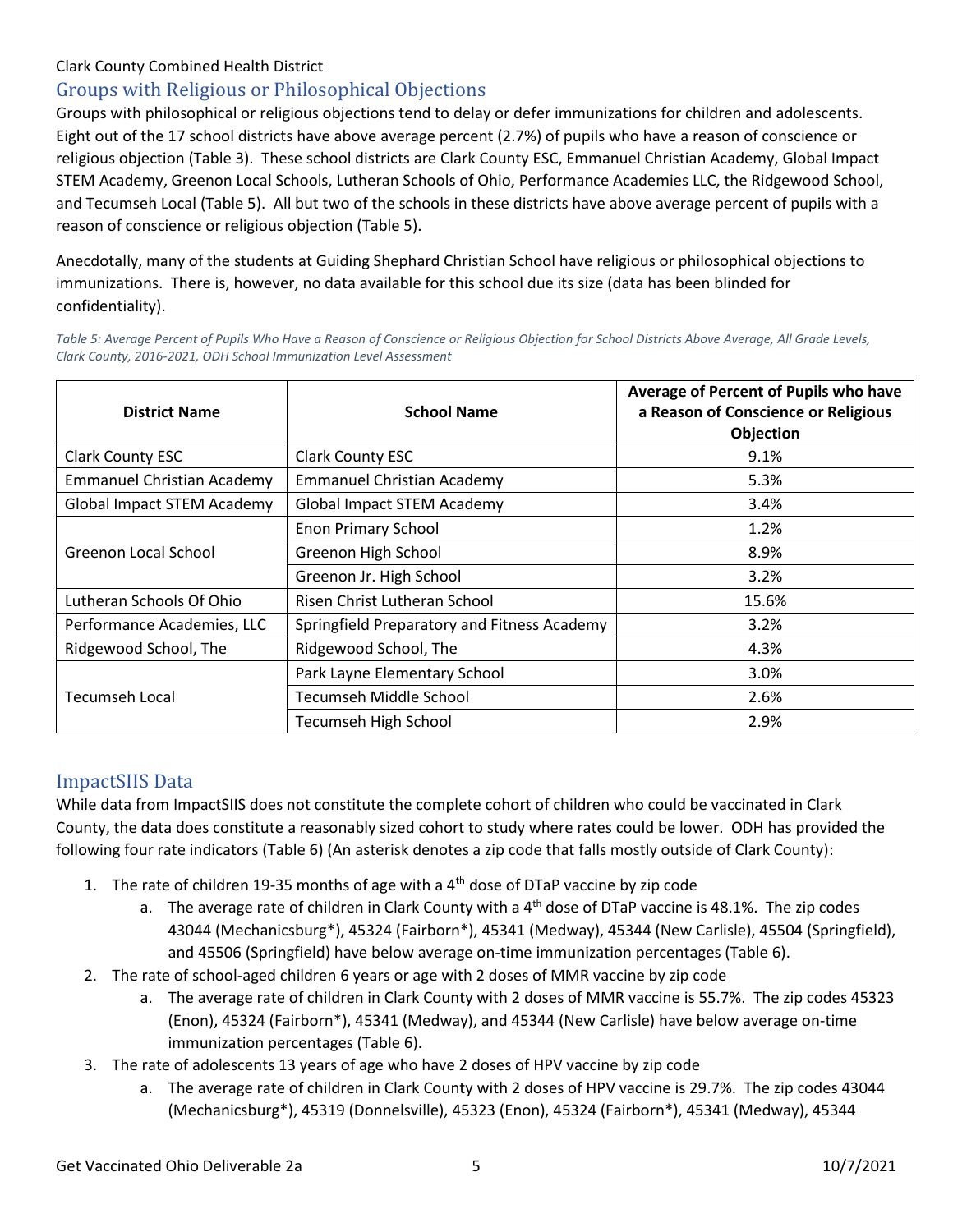- (New Carlisle), 45369 (South Vienna), and 45502 (Springfield) have below average on-time immunization percentages (Table 6).
- 4. The rate of adolescents 13 years of age who have 1 dose of MCV4 vaccine by zip code
	- a. The average rate of children in Clark County with 1 dose of MCV4 vaccine is 45.9%. The zip codes 45319 (Donnelsville), 45323 (Enon), 45324 (Fairborn\*), 45341 (Medway), 45344 (New Carlisle), 45387 (Yellow Springs\*), 45501 (Springfield), 45502 (Springfield), 45503 (Springfield), 45504 (Springfield), and 45506 (Springfield) have below average on-time immunization percentages (Table 6).

The zip codes 45324 (Fairborn\*), 45341 (Medway), and 45344 (New Carlisle) are below average in all four categories. The 45323 (Enon) zip code is below average in three out of four categories. Children with low immunization levels may reside in the aforementioned zip codes.

*Table 6: On-Time Immunization Percentages for Select Antigens by Zip Code, Clark County, Ohio. Source: ImpactSIIS. NOTE: ImpactSIIS does not constitute the complete cohort of children who could be vaccinated in Clark County. \*Indicates zip codes that are only partly in Clark County. "NA" indicates data not available; Data suppressed by ODH because the number of patients in ImpactSIIS in this zip code is too few to report. † Indicates data not reliable; Use data with caution: percentages are calculated from small case counts (<10). Grey cells indicate lower than average percentages.*

| Location            | <b>Zip Code</b> | <b>Percent w</b><br>4+ DTaP | <b>Percent w</b><br>2+MMR | <b>Percent w</b><br>2+ HPV | Percent w<br>1+ MCV4 |
|---------------------|-----------------|-----------------------------|---------------------------|----------------------------|----------------------|
| Catawba             | 43010           | <b>NA</b>                   | <b>NA</b>                 | $33.33^{+}$                | 52.38                |
| Mechanicsburg*      | 43044           | $46.15^{+}$                 | <b>NA</b>                 | $26.92^{+}$                | 49.06                |
| Urbana*             | 43078           | NA                          | <b>NA</b>                 | <b>NA</b>                  | $70^{\circ}$         |
| Cedarville*         | 45314           | <b>NA</b>                   | <b>NA</b>                 | <b>NA</b>                  | $57.14^{+}$          |
| Donnelsville        | 45319           | <b>NA</b>                   | <b>NA</b>                 | $20.83+$                   | 41.03                |
| Enon                | 45323           | 53.62                       | 45.83                     | 21.60                      | 39.19                |
| Fairborn*           | 45324           | $16.67^{+}$                 | $35.71^{+}$               | 23.44                      | 30.30                |
| Medway              | 45341           | 43.86                       | 34.09                     | 20.77                      | 31.44                |
| <b>New Carlisle</b> | 45344           | 43.68                       | 50.93                     | 21.90                      | 35.83                |
| North Hampton       | 45349           | <b>NA</b>                   | <b>NA</b>                 | $50.00^{+}$                | 62.96                |
| South Charleston    | 45368           | 61.33                       | 57.53                     | 31.90                      | 50.12                |
| South Vienna        | 45369           | 63.77                       | 69.77                     | 25.88                      | 49.68                |
| <b>Tremont City</b> | 45372           | <b>NA</b>                   | <b>NA</b>                 | 36.36 <sup>†</sup>         | 48.72                |
| Yellow Springs*     | 45387           | <b>NA</b>                   | <b>NA</b>                 | $33.33^{+}$                | 44.44 <sup>+</sup>   |
| Springfield         | 45501           | <b>NA</b>                   | <b>NA</b>                 | <b>NA</b>                  | $30+$                |
| Springfield         | 45502           | 51.72                       | 58.29                     | 28.86                      | 45.79                |
| Springfield         | 45503           | 52.20                       | 66.51                     | 33.58                      | 44.59                |
| Springfield         | 45504           | 47.97                       | 60.23                     | 31.07                      | 41.02                |
| Springfield         | 45505           | 51.98                       | 69.49                     | 33.93                      | 47.68                |
| Springfield         | 45506           | 44.48                       | 64.62                     | 31.20                      | 43.70                |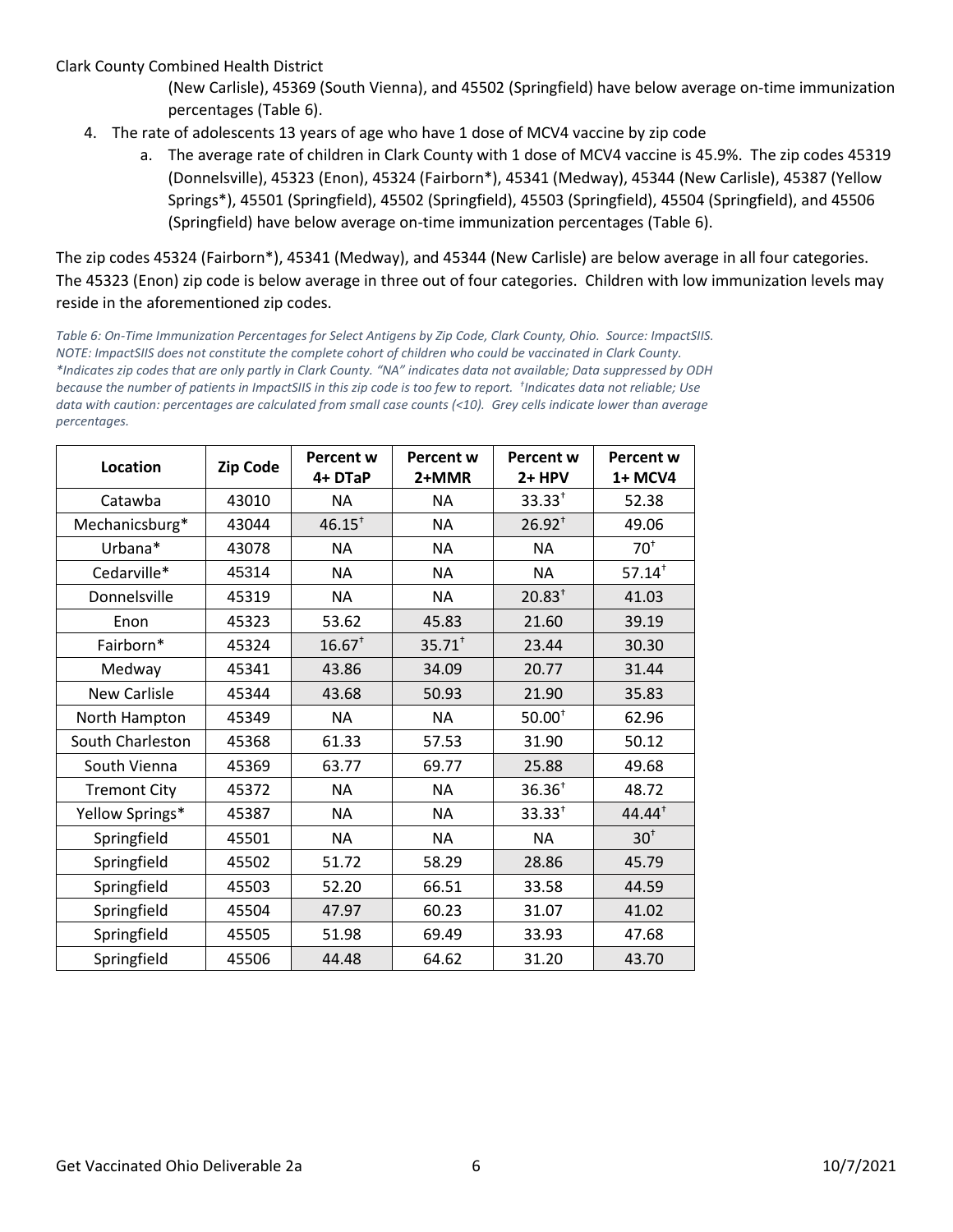While the highest poverty rates in Clark County are in the city of Springfield and Springfield City Schools have the greatest number of students eligible for Free and Reduced-Price Meals, the Springfield City School District has above average percent of pupils will all required immunizations. This is likely because they are an insured population. Additionally, most immunization providers are located in the City of Springfield. Therefore, there is not an immunization disparity in this area.

Over all grade levels, the percent of pupils with all required immunizations has been decreasing over time. This may be due to lack of training or lack of providers. Some of the below-average schools do not follow through with trainings. Others, like the Southeastern Local School District, have limited vaccine providers in the area. This is a disparate area. The percent of pupils with all required immunizations for  $7<sup>th</sup>$  and  $12<sup>th</sup>$  grades decreased at a faster rate over the last school year. This could be related to the COVID-19 pandemic in a number of ways, such as vaccine hesitancy, the desire to limit exposures by deferring doctors visits, or the school nurses' competing priorities in regards to COVID-19 contact tracing and routine vaccine education and outreach.

There are few immunization providers in 45323 (Enon), 45341 (Medway) and 45344 (New Carlisle). These three zip codes and the areas surrounding them are possible areas of immunization disparities.